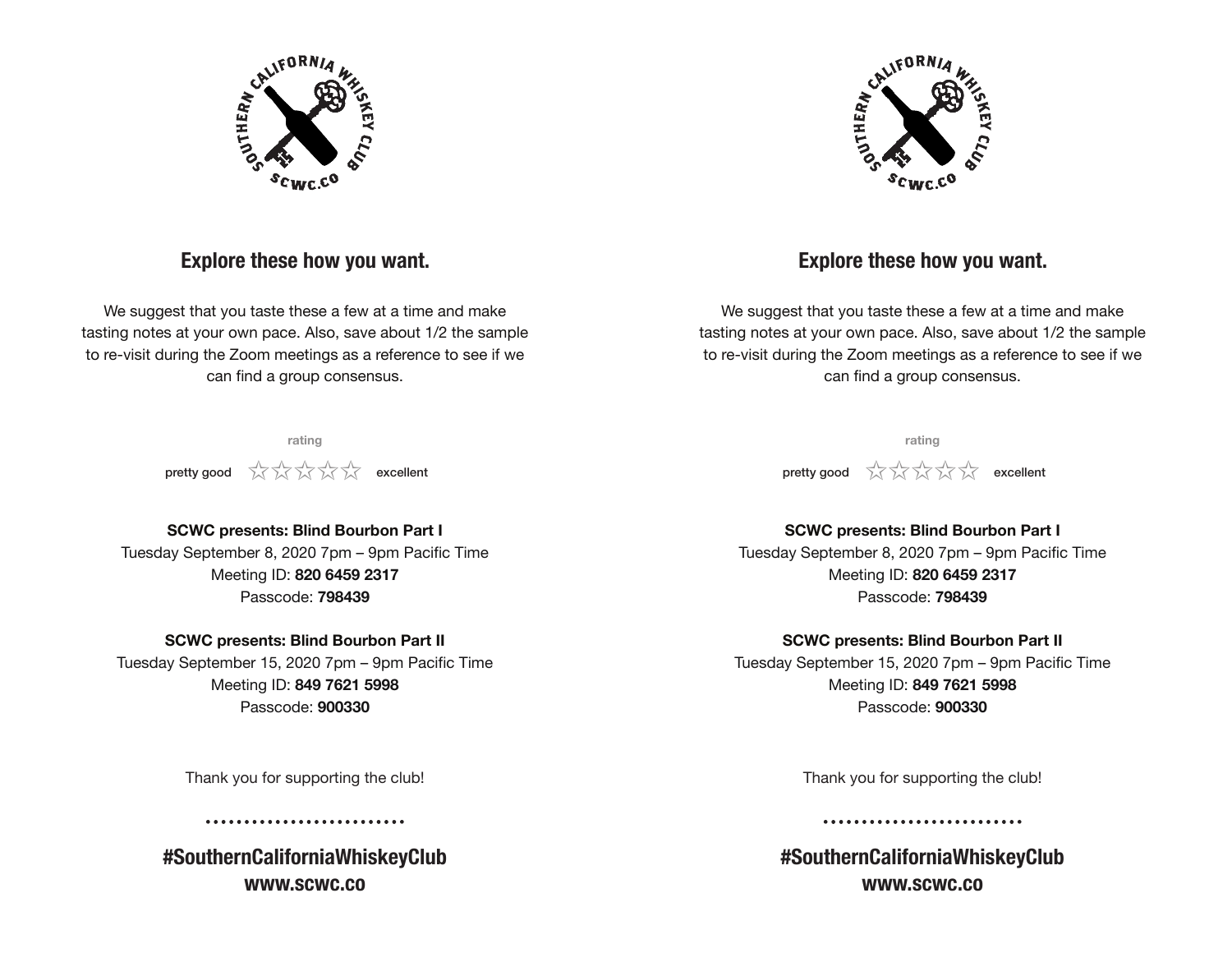A 对对对方

- B ☆☆☆☆☆
- C 立公公公公
- D ☆☆☆☆☆

- $E$   $X X X X X$
- F XXXXXX
- G **应动动动**
- H XXXXXX
- $X$   $X$   $X$   $X$   $X$
- J 欢欢欢欢

|    | set 2 rating                                                                                                                                |
|----|---------------------------------------------------------------------------------------------------------------------------------------------|
|    | $M$ $X X X X X$                                                                                                                             |
|    |                                                                                                                                             |
|    | $N$ $\overrightarrow{M}$ $\overrightarrow{M}$ $\overrightarrow{M}$ $\overrightarrow{M}$                                                     |
|    |                                                                                                                                             |
|    | 0 AXXXX                                                                                                                                     |
|    |                                                                                                                                             |
|    | $P$ $\overleftrightarrow{\sim}$ $\overleftrightarrow{\sim}$ $\overleftrightarrow{\sim}$ $\overleftrightarrow{\sim}$                         |
|    |                                                                                                                                             |
|    | 0 XXXXXX                                                                                                                                    |
|    |                                                                                                                                             |
|    | $R \quad \stackrel{\wedge}{\times} \stackrel{\wedge}{\times} \stackrel{\wedge}{\times} \stackrel{\wedge}{\times} \stackrel{\wedge}{\times}$ |
|    |                                                                                                                                             |
|    | $S \quad \stackrel{\wedge}{\times} \stackrel{\wedge}{\times} \stackrel{\wedge}{\times} \stackrel{\wedge}{\times} \stackrel{\wedge}{\times}$ |
|    |                                                                                                                                             |
|    | $T \quad \stackrel{\wedge}{\times} \stackrel{\wedge}{\times} \stackrel{\wedge}{\times} \stackrel{\wedge}{\times} \stackrel{\wedge}{\times}$ |
|    |                                                                                                                                             |
|    |                                                                                                                                             |
| V. | 欢欢欢欢欢                                                                                                                                       |
|    |                                                                                                                                             |
|    | W ☆☆☆☆☆                                                                                                                                     |